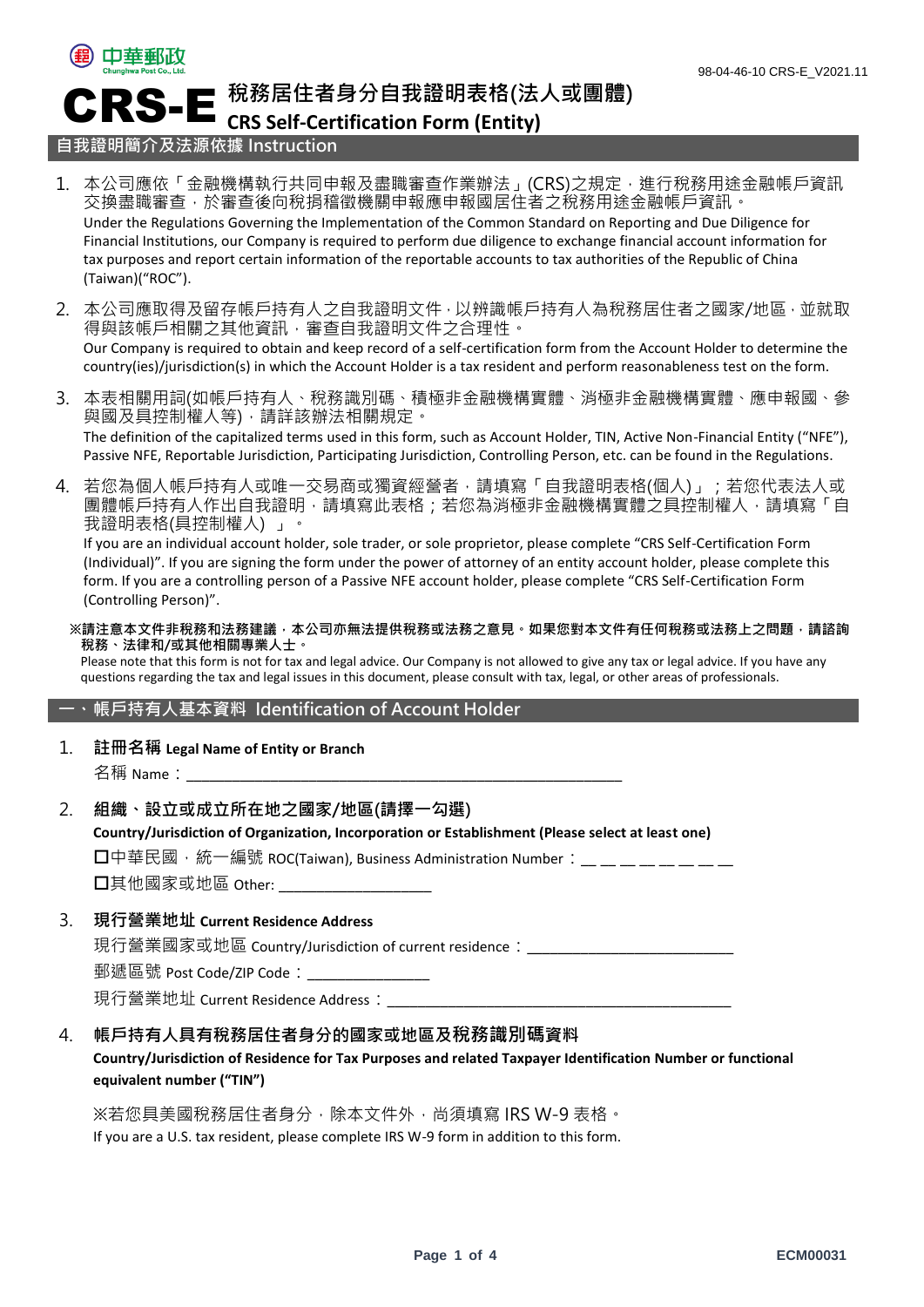#### 98-04-46-10 CRS-E\_V2021.11

|                          | 具有稅務居住者身分<br>的國家或地區<br>Country/Jurisdiction of tax<br>residence | 稅務識別碼<br><b>TIN</b> | ※如未提供稅務識別碼,<br>填寫理由A、B、或C<br>Enter reason A, B, or C if<br>no TIN available | 倘選取理由B,請說明理由<br>Explain why the Account<br>Holder is unable to obtain a<br>TIN if you have selected<br>reason B |
|--------------------------|-----------------------------------------------------------------|---------------------|-----------------------------------------------------------------------------|-----------------------------------------------------------------------------------------------------------------|
| 1                        | □中華民國ROC(Taiwan)                                                | 8碼統一編號              | $\Box$ B $\Box$ C<br>$\Box A$                                               |                                                                                                                 |
| $\overline{\phantom{a}}$ |                                                                 |                     | $\Box$ B $\Box$ C<br>$\Box$ A                                               |                                                                                                                 |
| 3                        |                                                                 |                     | $\Box A$ $\Box B$ $\Box C$                                                  |                                                                                                                 |
| 4                        |                                                                 |                     | $\Box$ B $\Box$ C<br>$\Box$ A                                               |                                                                                                                 |
| 5                        |                                                                 |                     | $\sqcap$ C<br>$\Box$<br>ПA                                                  |                                                                                                                 |

#### **※ 倘「沒有」提供稅務識別碼,須填寫合適的理由:**

If a TIN is unavailable, provide the appropriate reason A, B or C where appropriate:

**A. 帳戶持有人為稅務居住者之國家/地區未核發稅務識別碼**

The country/jurisdiction where the Account Holder is a tax resident does not issue TINs to its residents.

- **B. 帳戶持有人無法取得稅務識別碼(請說明帳戶持有人無法取得稅務識別碼原因)** The Account Holder is unable to obtain a TIN. Explain why the Account Holder is unable to obtain a TIN if you have selected this reason.
- C. **帳戶持有人毋須提供稅務識別碼(限於該帳戶持有人為稅務居住者之國家/地區國內法未要求蒐集稅務識 別碼)**

TIN is not required. Only select this reason if the domestic law of the relevant country/jurisdiction of tax residence does not require the collection of TIN.

## 5. **如具「非」中華民國稅務居住者身分**,**或 貴實體屬消極非金融機構實體且「任一位」控制權人具有** 「**非」中華民國稅務居住者身分,請以「英文」提供以下資料(**如 1.~4.已以英文填寫,則此處免填)

If you have any country/jurisdiction of tax residence *other than* **ROC(Taiwan), please provide the following** 

**information in English.** (If No. 1~4 is filled in English, please skip this part.)

註冊名稱 Legal Name of Entity or Branch:

現行營業國家或地區Country/Jurisdiction of current residence:

現行營業地址 Current Residence Address:

## 6. **依共同申報及盡職審查作業辦法(CRS)之實體類別 CRS Entity Type**

#### **請於下列I、II或III的選項中擇一勾選帳戶持有人的CRS實體類別並提供相關資料**

Please provide the Account Holder's CRS Entity type by ticking one of the following boxes.

## **I. 金融機構 Financial Institution**

- □ a. 存款機構、保管機構或特定保險公司 Depository Institution, Custodial Institution, or Specified Insurance Company
- □ b. 投資實體,但**不包括**由一金融機構管理且**非**位於「應申報國」或「参與國」的投資實體 Investment Entity, except an Investment Entity that is managed by another Financial Institution and located outside a Reportable Jurisdiction or a Participating Jurisdiction

## II. **積極非金融機構實體 Active Non-Financial Entity ("NFE")**

- □ c. 政府實體、國際組織、中央銀行或由該等實體完全持有之實體 NFE is a Governmental Entity, an international organization, a central bank, or an Entity wholly owned by one or more of the foregoing Entities.
- □ d. 所發行股票於經認可證券市場經常性交易者或其關係實體 The stock of NFE is regularly traded on an established securities market or a related entity of such NFE.
- □ e. 除 c、d 以外之積極的非金融機構實體(例如:設立未滿二十四個月且未曾營運者;專為宗教、公 益、教育之目的而設立;商會、工會、農業組織或專為促進社會福利之組織)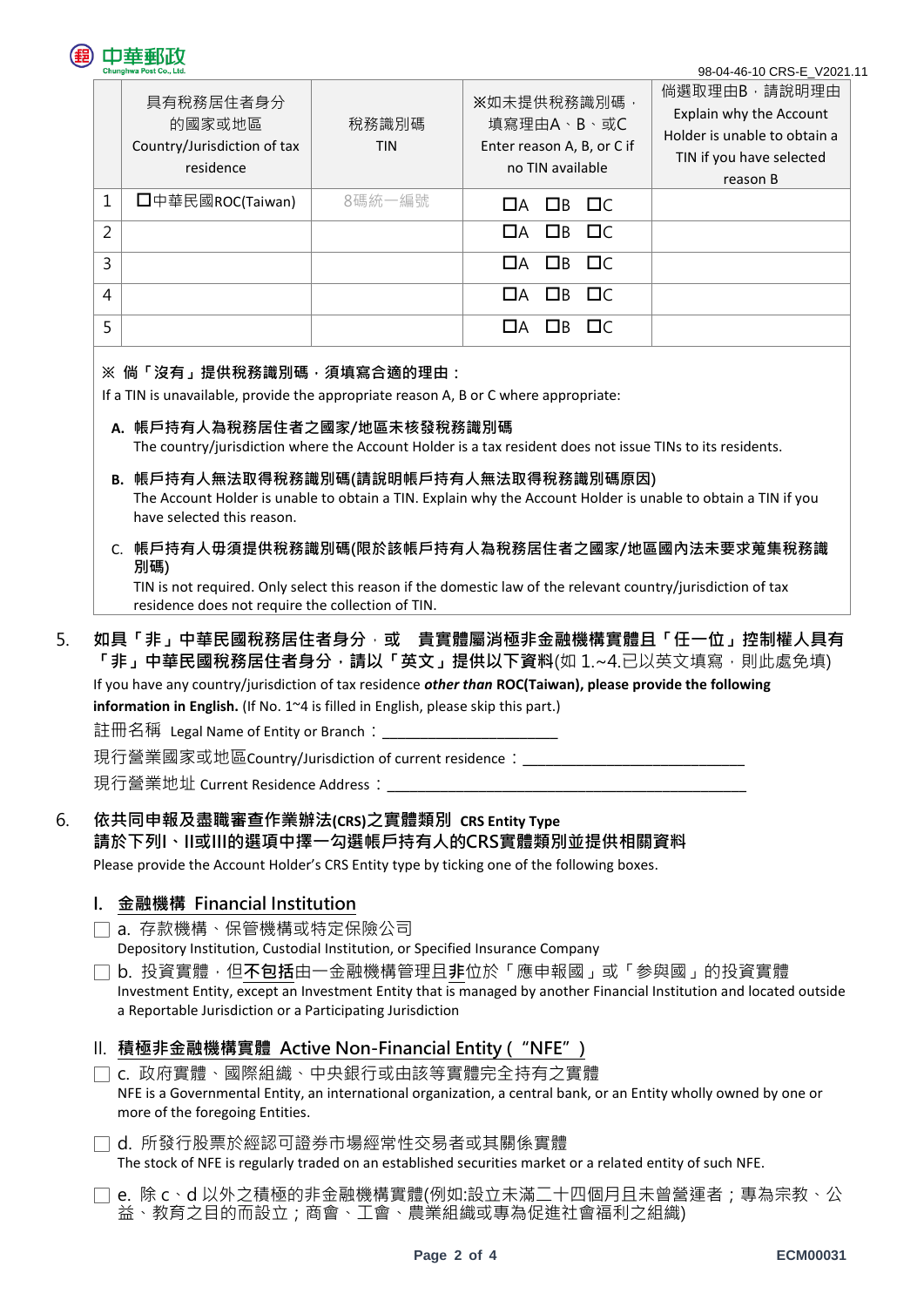

Active NFE other than c or d. (e.g. The NFE has not yet operated a business within 24 months after the date of its initial organization, and invests capital into assets to operate a business other than that of a Financial Institution. It is established and operated in its country or jurisdiction of residence exclusively for religious, charitable, or educational purposes; or it is established and operated in its country or jurisdiction of residence and it is a professional organization, business league, chamber of commerce, labor organization, agricultural or horticultural organization, civic league or an organization operated exclusively for the promotion of social welfare.)

## III. **消極非金融機構實體 Passive Non-Financial Entity ("NFE")**

(**請於 7.提供具控制權人名單**)*(Please provide the list of controlling person in No. 7)*

□ f. 由一金融機構管理的投資實體且非位於「應申報國」或「参與國」(例如:註冊地為未加入 CRS 之國家/地區之共同基金)

Investment Entity that is managed by another Financial Institution and located outside a Reportable Jurisdiction or a Participating Jurisdiction(e.g. a mutual fund registered in a non-participating jurisdiction)

□ g.「積極非金融機構實體」以外之非金融機構實體 (例如:投資公司)

NFE that is not an Active NFE (e.g. investment company)

## 7. **具控制權人名單 List of Controlling Person**

(1).勾選共同申報及盡職審查準則(CRS)實體類別「消極非金融機構實體」者, 請提供帳戶持有人之「具 控制權人」名單,目每位具控制權人需分別填寫一份「自我證明表格」。

If you select "Passive NFE" as your CRS entity type, please provide a list of controlling person of the account holder. Each controlling person is required to complete a Self-certification form respectively.

(2).倘名單超過表格可填數量,請另檢附清單。

If use a separate sheet if the number of controlling person exceeds the number provided in this form.

| #              | 姓名Name | 身分證字號、統一證號或護照號碼<br>ID or Passport Number | 持股比例 Percentage of share         |
|----------------|--------|------------------------------------------|----------------------------------|
| $\mathbf 1$    |        |                                          | $\square$ ≤25% ; $\square$ >25%  |
| $\overline{2}$ |        |                                          | $\square$ ≤25% ; $\square$ >25%  |
| 3              |        |                                          | $\square$ ≤25% ; $\square$ >25%  |
| $\overline{4}$ |        |                                          | $\square$ ≤25% ; $\square$ >25%  |
| 5              |        |                                          | $\square$ <25%; $\square$ > 25%  |
| 6              |        |                                          | $\square$ ≤25% ; $\square$ >25%  |
| 7              |        |                                          | $\square$ ≤25% ; $\square$ >25%  |
| 8              |        |                                          | $\square$ <25% ; $\square$ > 25% |
| 9              |        |                                          | $\square$ ≤25% ; $\square$ >25%  |
| 10             |        |                                          | $\square$ <25% ; $\square$ > 25% |

## 二、 **聲明及簽署 Declarations and Signature**

- 1. 本法人/團體證明‧與本文件所有相關的帳戶‧本人獲帳戶持有人授權簽署本文件。 I certify that I am authorized to sign for the Account Holder of all the account(s) to which this form relates.
- 2. 本法人/團體知悉,本表所含資訊、相關帳戶持有人及任何應申報帳戶資訊,將提供中華民國稅捐稽徵機 關,經由政府間協定進行稅務目的金融帳戶資訊交換,提供帳戶持有人為稅務居住者之國家/地區稅捐稽 徵機關。

I acknowledge that the information contained in this form and information regarding the Account Holder and any Reportable Account(s) may be provided to the tax authorities of the ROC and exchanged with tax authorities of another country(ies)/jurisdiction(s) in which the Account Holder may be a tax resident pursuant to intergovernmental agreements to exchange financial account information for tax purposes.

3. 本法人/團體聲明就本法人/團體所知所信,本文件內所填報的所有資料和聲明均屬真實和完備;若與貴